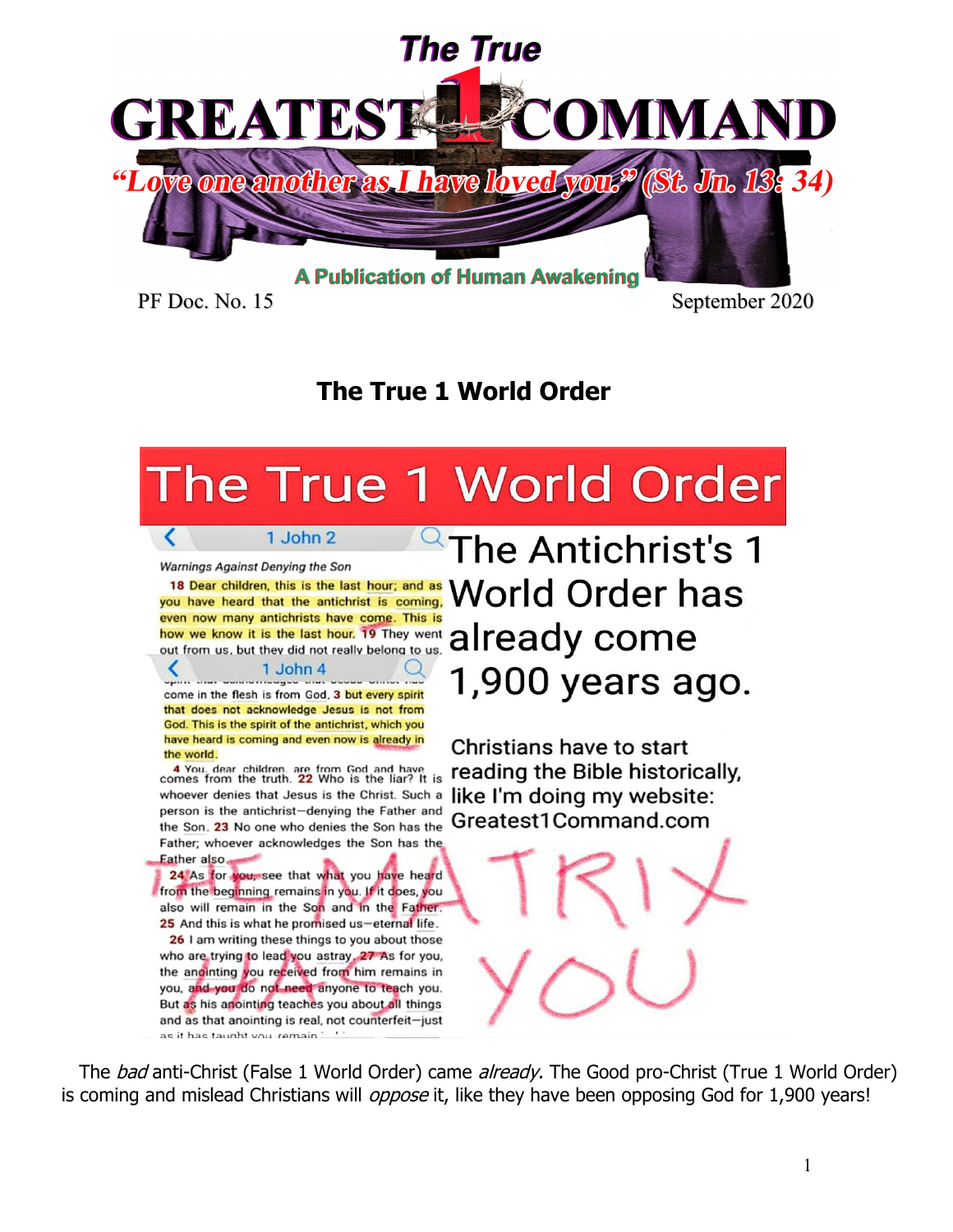Christians read the Bible *implicitly* and out of its true *historical* context. For example, 1st John 2: 18 and 4: 3 clearly states, that the anti-Christ or *spirit* of the anti-Christ came *already*:

## **1 John 2:18 NIV**

 [Dear children, this is the last hour; and as you have heard that the antichrist is coming, even now many antichrists have *come*. This is how we know it is the last hour.]...

## **1 John 4:3 NIV**

...[...This is the *spirit* of the antichrist, which you have heard is coming and even *now* is already in the world.]

In addition, it states in 2 Timothy that in last days there will be lovers of themselves, disobedient to parents, un-holy, etc., etc, etc.

# **2 Timothy 3:1-5 NIV**

 [But mark this: There will be terrible times in the last days. [2] People will be lovers of themselves, lovers of money, boastful, proud, abusive, disobedient to their parents, ungrateful, unholy, [3] without love...Have nothing to do with such people.]

 But the last days, referred to in the previous verses, were in the first generation's day, which resulted in a retreat back to Judaism with too *many* Commandments. Thus, you have the False 1 World Order called: Judaism disguised as Christianity. You could apply 2 Timothy 3: 1- 5 to our day too, but you must read the Bible first in its true meaning to whom they were first addressed to, before you apply it to any other generation.

 Therefore, what the future holds after Coronavirus (if we haven't establish Heaven and Earth, before the 2nd Coming, by deleting all debts) New York City and the New York Stock Exchange, which stands for money, will finally be destroyed like it says in revelation Chapter 18:

# **Revelation 18: 10 NIV**

 [Terrified at her torment, they will stand far off and cry: "'Woe! Woe, O great city, O Babylon, city of power! In one hour your doom has come!'] They will *stand far off* because of Radiation!:

# **Revelation 18: 21 NIV**

 [Then a mighty angel picked up a boulder the size of a large millstone and threw it into the sea, and said: "With such violence the great city of Babylon will be thrown down, never to be found again.]

A boulder thrown into the sea will create what resembles a mushroom cloud. That's the violence and what the future holds.



 Finally, we will not watch any videos of what mislead Christinity says the future is going to be, unless they're about how the world finally obeys Jesus, the Messiah. Two thousand years ago Jesus